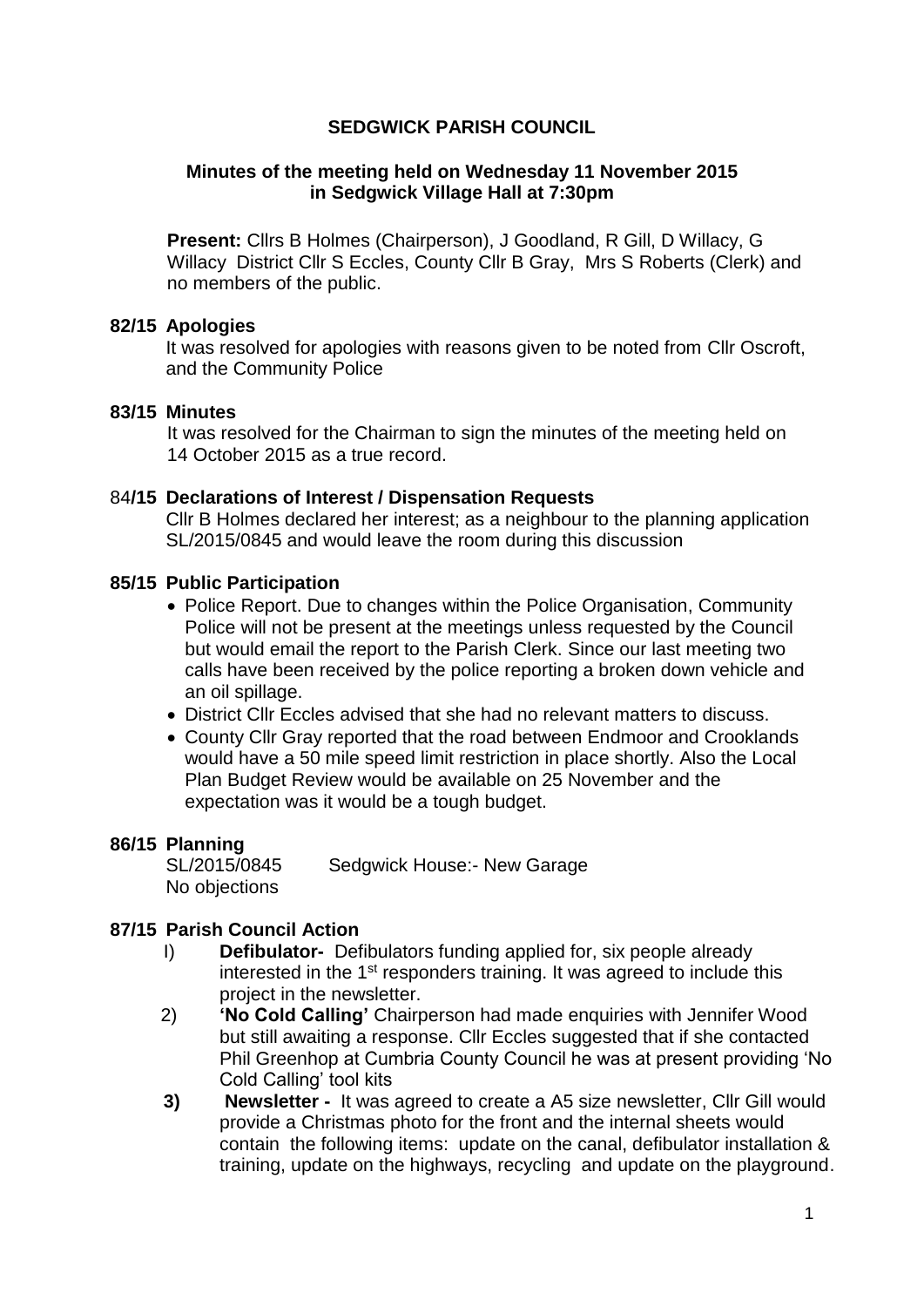# **88/15 Highways/Footpaths**

The Clerk update:- repairs to the road from Castle View to Raines Hall Farm. Repair commence Monday 16 /11. Chairperson agreed to contact Highways Department to check on the logistics with the road closure. Clerk added to Repairs List: 4 pot holes at Well Heads Ln & 4 pot holes at Nanny Pie Ln. It was noted that during the floods earlier in the week the blocked culvert may have not been cleared as the Council was informed earlier in the year. It was agreed the Chairperson to contact the Highways Department to find out if this was the case and if so it would need to be cleared otherwise the road would flood again. To update at the next meeting

Cllr D Willacy reported on an act of vandalism on the 'Simpson Seat' which is situated on Wellheads Hill near Footfell. Two barbeque trays have been lit on the wooden seat and subsequently fire damaged two areas.

# **89/15 Playground /Millennium Field**

- 1) The annual ROSPA Playsafety Report : updated and Councillors satisfied the report is accurate. It was noted in the report that the eyelets needed removing. Cllr D Willacy agreed to remove them and report back at the next meeting.
- 2) Adult Play Safe Equipment:

Chairperson had obtained 4 quotes for adult play equipment, theses where discussed and it was agreed to use the quote from 'Fresh air fitness' for the grant available from South Lakeland Leisure. Chairperson had completed the application form, all in agreement on what was applied for and the application would be put forward for approval in December. The council also agreed to a match funding of £1,000.00

3) Play Ground Equipment Check: It was agreed that Cllr G Willacy would check the equipment on a monthly basics and record this information.

# **90/15 Canal**

- **1)** The report from Frank Sanderson & Trevor Cotton (Lancaster Canal Trust) was acknowledged. It recommends that a significant amount of trees are removed from both the canal bed and embankment. This will encourage the re-growth of the ground level herbaceous layer which stabilises the ground and will decrease the levels of soil erosion which is adversely affecting the towpath. It will also reduce further damage to the clay lining of the canal.
- **2)** Chairperson contacted Graham Nicholson the Arboriculture Officer at SLDC who advised that there were no tree preservation orders in force but recommended that the Parish Council seeks independent advice from a qualified tree consultant before removing trees.
- **3)** Meeting have been arranged with three companies: BHA Trees, A Hearn & Bergen Tree Services and quotes discussed, it was agreed to instruct Tree Scape to produce a management schedule asap to enable Nadine Wilson in removing the identified trees and make safe the area.

## **91/15 Sedgwick Village Hall**

Cllr D Willacy reported that next Monday there would be a meeting at the Village Hall